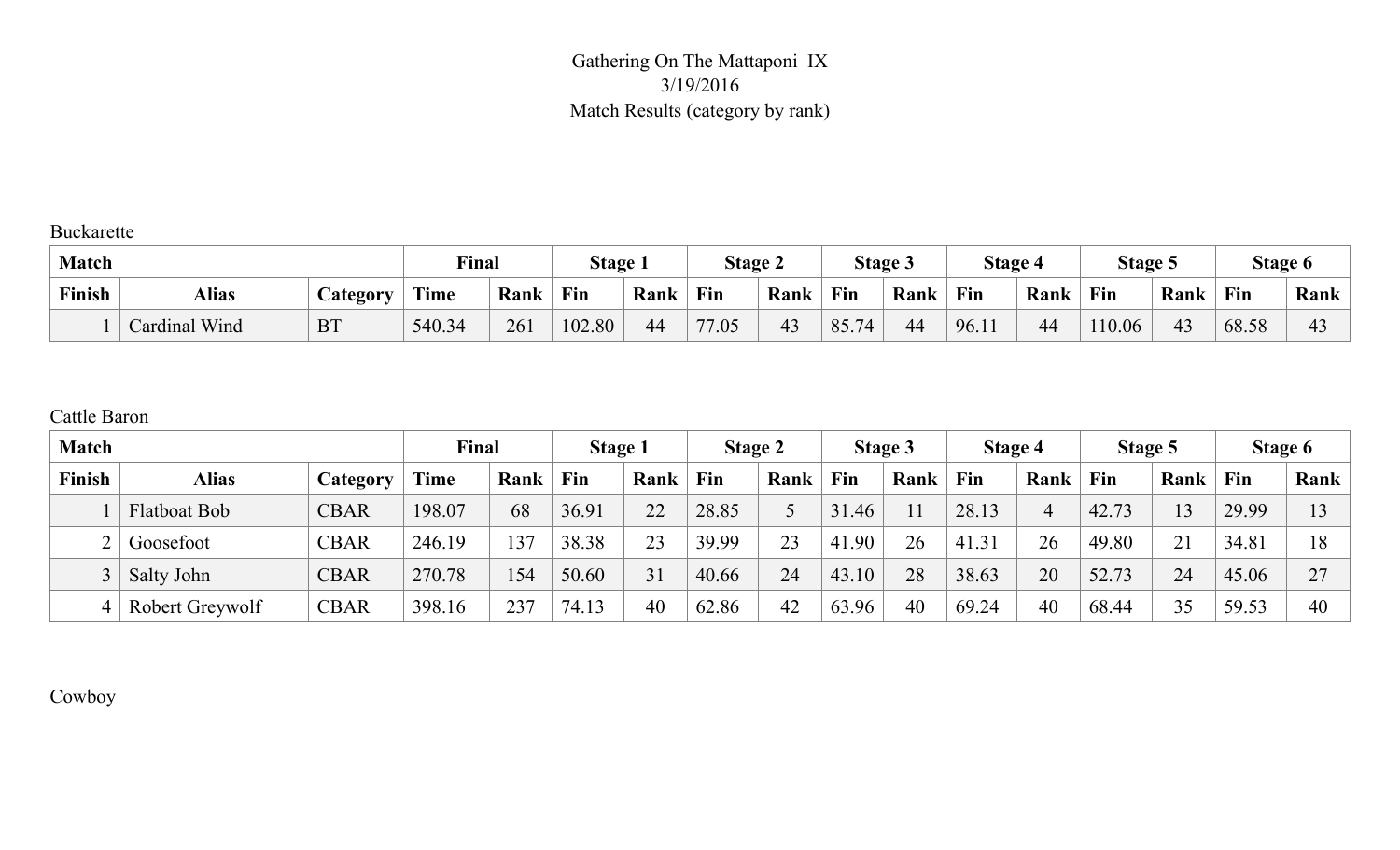| <b>Match</b> |                 |                 | Final       |      | <b>Stage 1</b> |      | <b>Stage 2</b> |      |       | <b>Stage 3</b> | Stage 4 |      | Stage 5 |          | Stage 6 |              |
|--------------|-----------------|-----------------|-------------|------|----------------|------|----------------|------|-------|----------------|---------|------|---------|----------|---------|--------------|
| Finish       | <b>Alias</b>    | <i>Category</i> | <b>Time</b> | Rank | Fin            | Rank | Fin            | Rank | Fin   | Rank           | Fin     | Rank | Fin     | Rank     | Fin     | Rank         |
|              | Doc Pill Filler | CB              | 155.43      | 22   | 23.79          |      | 22.53          |      | 22.77 |                | 36.81   | 16   | 27.49   |          | 22.04   |              |
|              | Filthy Five     | CB              | 192.69      | 56   | 28.69          |      | 28.26          |      | 29.07 | h              | 44.32   | 28   | 35.69   | $\sigma$ | 26.66   |              |
|              | Judge N.O. Hart | CB              | 243.46      | !18  | 35.04          | 17   | 55.32          | 37   | 30.12 |                | 37.70   |      | 47.64   | 18       | 37.64   | $\cap$<br>∠∠ |

# Duelist

| <b>Match</b> |                     |          | Final       |      | Stage 1 |      | <b>Stage 2</b> |      |       | <b>Stage 3</b> | <b>Stage 4</b> |      | Stage 5 |      |       | Stage 6     |
|--------------|---------------------|----------|-------------|------|---------|------|----------------|------|-------|----------------|----------------|------|---------|------|-------|-------------|
| Finish       | <b>Alias</b>        | Category | <b>Time</b> | Rank | Fin     | Rank | Fin            | Rank | Fin   | Rank           | Fin            | Rank | Fin     | Rank | Fin   | Rank        |
|              | Carolina Gunslinger | D        | 213.56      | 90   | 29.78   |      | 32.89          | 16   | 30.27 | 8              | 41.42          | 27   | 49.30   | 20   | 29.90 | $1^{\circ}$ |
|              | Kuba Kid            |          | 245.14      | 27   | 36.78   | 20   | 39.06          | 22   | 34.28 | $\overline{ }$ | 36.80          |      | 56.08   | 28   | 42.14 | $\bigcap$   |
|              | Potter County Kid   | D        | 261.40      | 153  | 40.62   | 27   | 35.85          | 19   | 42.48 | 27             | 46.32          | 29   | 50.43   | 22   | 45.70 | 29          |

#### Elder Statesmen

| <b>Match</b> |                      |          | Final  |      | <b>Stage 1</b> |      | <b>Stage 2</b> |                |       | <b>Stage 3</b> | Stage 4     |      | Stage 5 |      | Stage 6 |      |
|--------------|----------------------|----------|--------|------|----------------|------|----------------|----------------|-------|----------------|-------------|------|---------|------|---------|------|
| Finish       | <b>Alias</b>         | Category | Time   | Rank | Fin            | Rank | Fin            | Rank           | Fin   | Rank           | Fin         | Rank | Fin     | Rank | Fin     | Rank |
|              | Prairie City Slim    | ES       | 224.33 | 97   | 32.65          | 12   | 29.02          | $\overline{ }$ | 33.31 | 14             | 51.87       | 34   | 46.59   | 16   | 30.89   | 14   |
|              | Will Sonnet          | ES       | 292.80 | 74   | 44.33          | 29   | 53.40          | 35             | 41.25 | 23             | 57.06       | 36   | 51.32   | 23   | 45.44   | 28   |
|              | <b>Mustang Major</b> | ES       | 375.46 | 224  | 71.19          | 37   | 51.88          | 34             | 58.42 | 37             | 51.13<br>13 | 33   | 75.99   | 41   | 66.85   | 42   |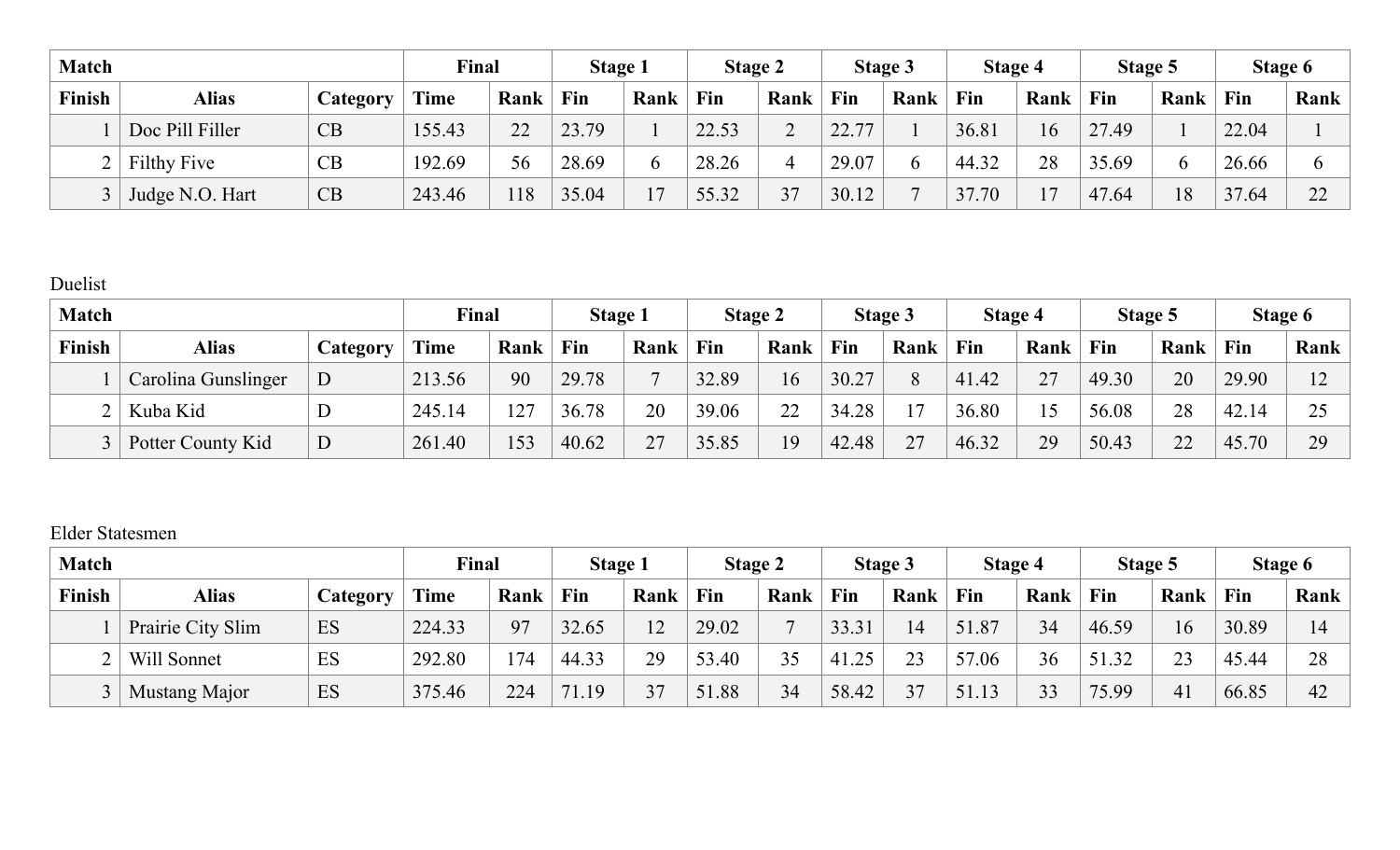# Forty-Niner

| <b>Match</b> |              |          | Final       |      | <b>Stage 1</b> |      | <b>Stage 2</b> |      |       | Stage 3 | <b>Stage 4</b> |      | Stage 5 |      | Stage 6 |                |
|--------------|--------------|----------|-------------|------|----------------|------|----------------|------|-------|---------|----------------|------|---------|------|---------|----------------|
| Finish       | <b>Alias</b> | Category | <b>Time</b> | Rank | Fin            | Rank | Fin            | Rank | Fin   | Rank    | Fin            | Rank | Fin     | Rank | Fin     | Rank           |
|              | Stogie       | 49er     | 171.48      | 38   | 33.67          | 15   | 23.73          |      | 30.53 | 10      | 28.02          |      | 29.77   |      | 25.76   |                |
|              | Bucksaw Bob  | 49er     | 200.90      | 72   | 27.69          |      | 32.43          |      | 30.45 |         | 29.37          |      | 47.75   | 19   | 33.21   | $\overline{ }$ |
|              | Dugga Boy    | 49er     | 290.47      | 167  | 42.74          | 28   | 46.15          | 28   | 53.73 | 35      | 34.12          |      | 74.31   | 40   | 39.42   | 24             |

# Frontier Cartridge

| <b>Match</b> |                   |          | Final   |      | <b>Stage 1</b> |      | <b>Stage 2</b> |      |       | <b>Stage 3</b> | <b>Stage 4</b> |      | Stage 5 |      |       | Stage 6 |
|--------------|-------------------|----------|---------|------|----------------|------|----------------|------|-------|----------------|----------------|------|---------|------|-------|---------|
| Finish       | <b>Alias</b>      | Category | Time    | Rank | Fin            | Rank | Fin            | Rank | Fin   | Rank           | Fin            | Rank | Fin     | Rank | Fin   | Rank    |
|              | Wistful McClintoc | FC       | 257.14  | 148  | 36.87          | 21   | 45.39          | 27   | 41.43 | 24             | 41.15          | 25   | 56.86   | 31   | 35.44 | 20      |
|              | Pony Racer        | FC       | 374.85  | 217  | 66.81          | 35   | 50.27          | 30   | 68.97 | 42             | 70.20          | 41   | 67.99   | 34   | 50.6  |         |
|              | <b>Sod Buster</b> | FC       | ,269.04 | 219  | 50.26          | 30   | 55.83          | 38   | 46.62 | 34             | 67.10          | 39   | 999.00  | 45   | 50.23 | 33      |

# Frontier Cartridge Gunfighter

| <b>Match</b> |                 |          | Final  |      | <b>Stage 1</b> |      | <b>Stage 2</b> |              |       | <b>Stage 3</b> |       | Stage 4 | <b>Stage 5</b> |      |                 | Stage 6 |
|--------------|-----------------|----------|--------|------|----------------|------|----------------|--------------|-------|----------------|-------|---------|----------------|------|-----------------|---------|
| Finish       | <b>Alias</b>    | Category | Time   | Rank | Fin            | Rank | Fin            | Rank         | Fin   | Rank           | Fin   | Rank    | Fin            | Rank | Fin             | Rank    |
|              | Major BS Walker | FCGF     | 203.81 | 73   | 31.48          | 10   | 36.99          | 21           | 32.04 | 12             | 36.40 | 14      | 39.73          |      | 27 <sub>1</sub> |         |
|              | Striker         | FCGF     | 210.79 | 82   | 32.62          |      | 57<br>31.5     | $\sim$<br>▴∠ | 35.42 | 18             | 37.90 | 18      | 45.77          |      | <u> 41.Jr</u>   |         |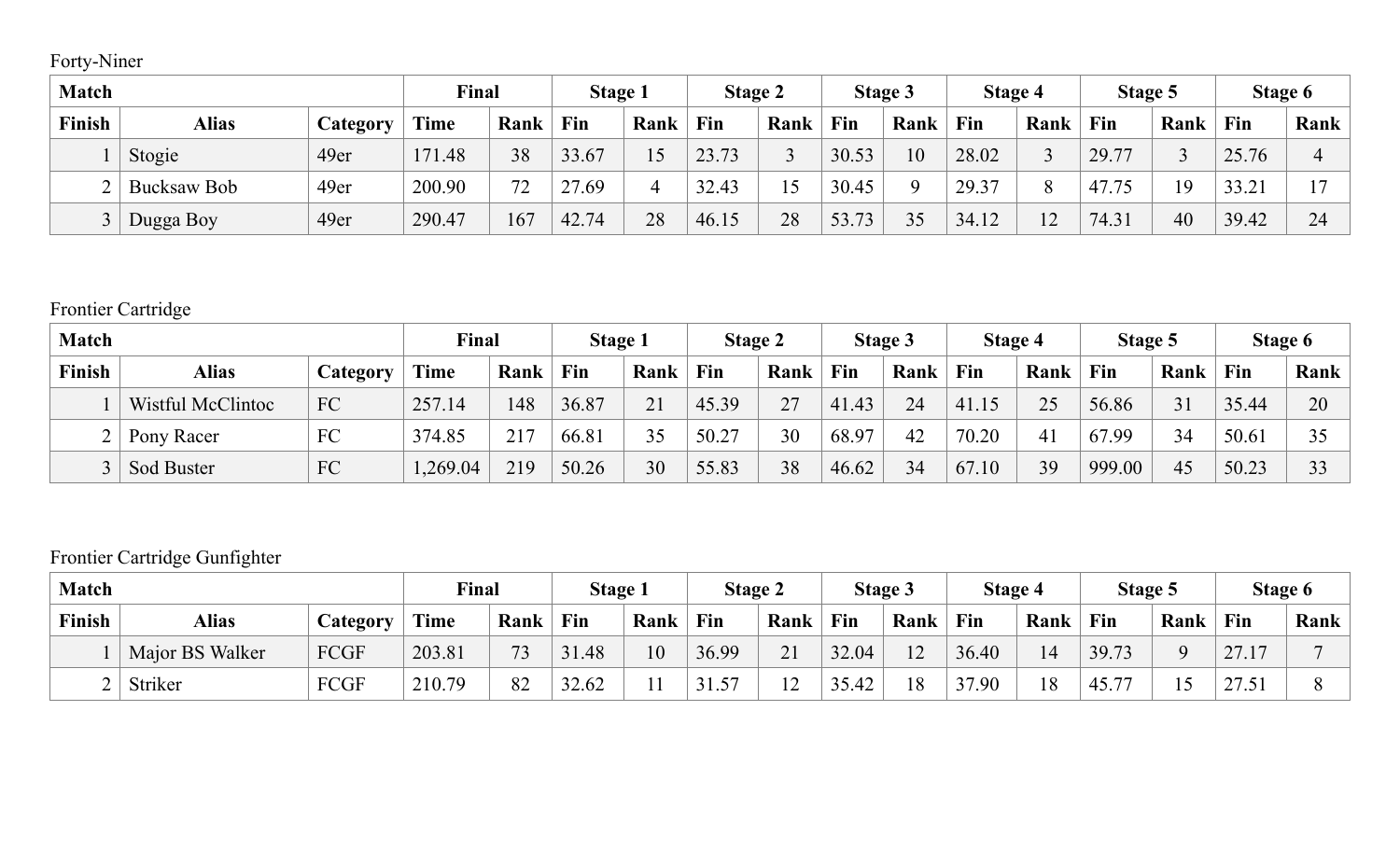# Gunfighter

| <b>Match</b> |                      |                 | Final       |      | <b>Stage 1</b> |      | <b>Stage 2</b> |      |       | Stage 3 | Stage 4 |      | Stage 5 |      | Stage 6 |      |
|--------------|----------------------|-----------------|-------------|------|----------------|------|----------------|------|-------|---------|---------|------|---------|------|---------|------|
| Finish       | <b>Alias</b>         | <i>Category</i> | <b>Time</b> | Rank | Fin            | Rank | Fin            | Rank | Fin   | Rank    | Fin     | Rank | Fin     | Rank | Fin     | Rank |
|              | <b>Cody Maverick</b> | GF              | 154.93      |      | 28.44          |      | 22.43          |      | 23.71 |         | 22.11   |      | 35.11   |      | 23.13   |      |
|              | Red Cavanaugh        | GF              | 184.84      | 48   | 33.01          |      | 29.52          |      | 26.75 |         | 28.46   |      | 40.50   |      | 26.60   |      |
|              | Windhorse Rider      | GF              | 339.97      | 205  | 72.79          | 39   | 50.45          | 31   | 46.04 | 33      | 49.34   | 32   | 71.46   | 38   | 49.89   | 32   |

# Lady Duelist

| <b>Match</b> |                      |                  | Final      |      | <b>Stage 1</b>         |                | <b>Stage 2</b> |      |       | <b>Stage 3</b>     | <b>Stage 4</b>       |            | Stage 5                                |      |       | <b>Stage 6</b> |
|--------------|----------------------|------------------|------------|------|------------------------|----------------|----------------|------|-------|--------------------|----------------------|------------|----------------------------------------|------|-------|----------------|
| Finish       | <b>Alias</b>         | <i>L</i> ategory | T<br>l'ime | Rank | Fin                    | Rank           | Fin            | Rank | Fin   | Rank               | Fin                  | Rank       | Fin                                    | Rank | Fin   | Rank           |
|              | <b>Cotton Connie</b> | LD               | 346.04     | 201  | 0722<br>$\delta$ / .33 | 4 <sup>2</sup> | 54.86          | 36   | 41.44 | $\mathcal{L}$<br>⊷ | $\sqrt{07}$<br>56.8' | າ ເ<br>ں ر | 52.24<br>$\Delta$<br>JJ.J <sup>.</sup> | 26   | 52.20 | 30             |

#### Lady Forty-Niner

| <b>Match</b> |                          |          | Final  |      | Stage 1 |      | <b>Stage 2</b> |      |       | <b>Stage 3</b> | Stage 4 |      | Stage 5 |      | Stage 6 |      |
|--------------|--------------------------|----------|--------|------|---------|------|----------------|------|-------|----------------|---------|------|---------|------|---------|------|
| Finish       | <b>Alias</b>             | Category | Time   | Rank | Fin     | Rank | Fin            | Rank | Fin   | Rank           | Fin     | Rank | Fin     | Rank | Fin     | Rank |
|              | Quilla Star              | L49er    | 269.67 | .55  | 36.04   | 18   | 55.91          | 39   | 36.02 | 21             | 37.96   | 19   | 54.28   | 27   | 49.46   | 31   |
|              | <b>Madame Ann Bonney</b> | L49er    | 325.16 | 198  | 58.48   | 32   | 51.68          | 33   | 45.46 | 31             | 46.40   | 30   | 72.91   | 39   | 50.23   | 33   |
|              | <b>Tumbleweed Tink</b>   | L49er    | 349.79 | 208  | 66.42   | 34   | 50.50          | 32   | 65.37 | 41             | 48.87   | 31   | 62.75   | 32   | 55.88   | 38   |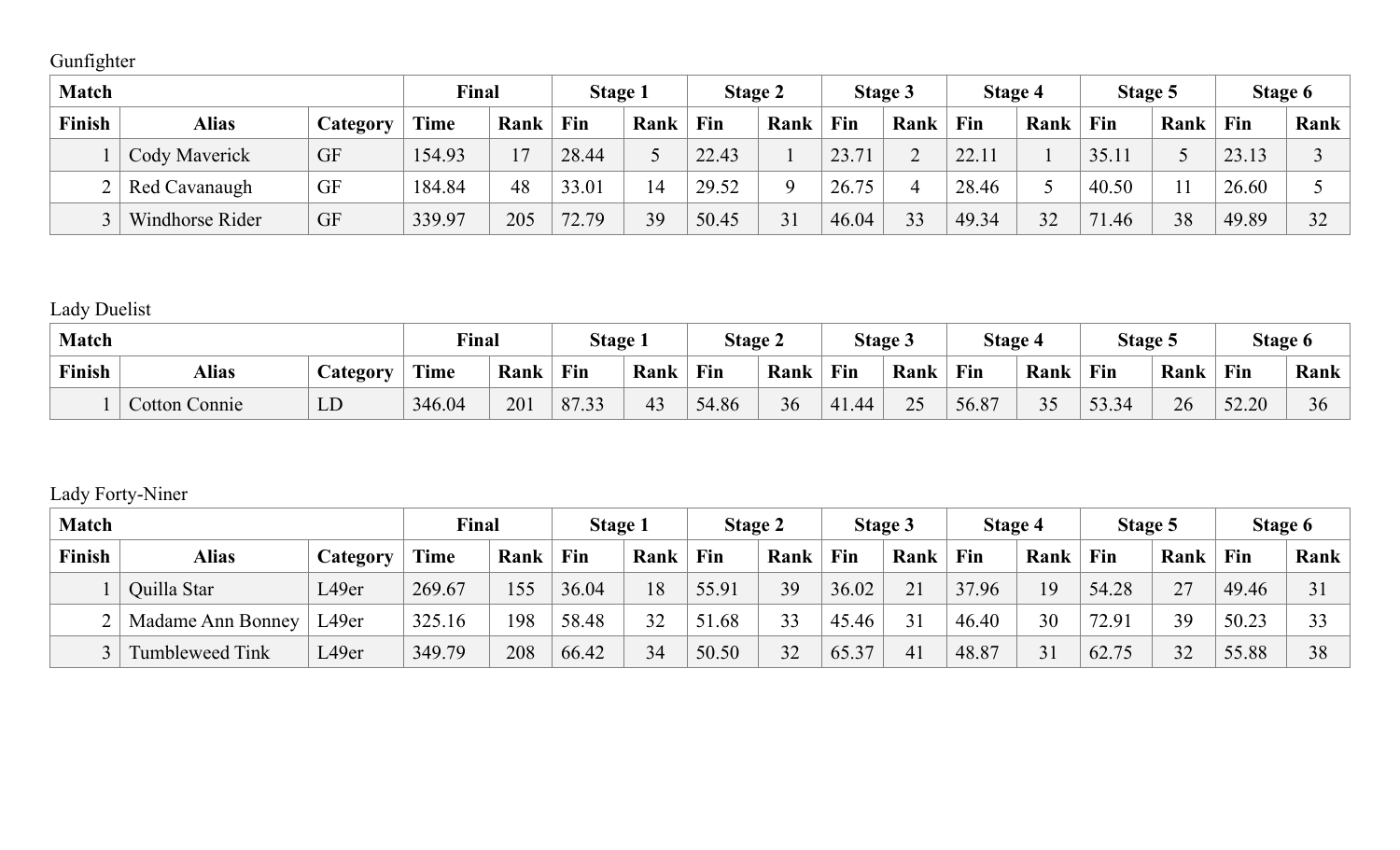# Lady Senior

| <b>Match</b> |                             |                        | Final  |      | <b>Stage 1</b> |                  | <b>Stage 2</b> |      |       | <b>Stage 3</b> | Stage 4 |      | <b>Stage 5</b> |                     | Stage 6 |      |
|--------------|-----------------------------|------------------------|--------|------|----------------|------------------|----------------|------|-------|----------------|---------|------|----------------|---------------------|---------|------|
| Finish       | <b>Alias</b>                | <i><b>Lategory</b></i> | Time   | Rank | Fin            | Rank             | Fin            | Rank | Fin   | Rank           | Fin     | Rank | Fin            | Rank                | Fin     | Rank |
|              | <b>Sassy Shooting Sours</b> | LS                     | 197.05 | 67   | 33.00          | 13               | 29.66          |      | 34.18 | 16             | 32.90   | 10   | 39.68          | $\Omega$            | 27.63   |      |
|              | Feather                     | LS                     | 361.10 | 213  | 61.45          | $\bigcap$<br>≺ ≺ | 47.80          | 29   | 62.06 | 39             | 63.97   | 38   | 65.07          | $\mathcal{L}$<br>33 | 60.75   | 41   |

#### Lady Silver Senior

| <b>Match</b> |               |                  | Final  |      | <b>Stage</b> |      | <b>Stage 2</b> |      | <b>Stage 3</b> |      | <b>Stage 4</b> |      | <b>Stage 5</b> |      | <b>Stage 6</b> |      |
|--------------|---------------|------------------|--------|------|--------------|------|----------------|------|----------------|------|----------------|------|----------------|------|----------------|------|
| Finish       | <b>Alias</b>  | <i>C</i> ategory | Time   | Rank | Fin          | Rank | Fin            | Rank | Fin            | Rank | Fin            | Rank | Fin            | Rank | Fin            | Rank |
|              | One Eyed Jane | LSS              | 509.28 | 257  | 85.95        | 41   | 93.48          | 44   | 72.81          | ≄ ∸  | 85.<br>.70     | 43   | 95.04          | 42   | 76.30          | 44   |

# Lady Wrangler

| <b>Match</b> |              |                        | Final  |      | Stage <sub>1</sub>              |      | <b>Stage 2</b> |      | Stage 3 |                  | <b>Stage 4</b> |                 | <b>Stage 5</b> |        | Stage 6                      |      |
|--------------|--------------|------------------------|--------|------|---------------------------------|------|----------------|------|---------|------------------|----------------|-----------------|----------------|--------|------------------------------|------|
| Finish       | <b>Alias</b> | <i><b>Lategory</b></i> | Time   | Rank | Fin                             | Rank | Fin            | Rank | Fin     | Rank             | Fin            | Rank            | Fin            | Rank   | Fin                          | Rank |
|              | Miss Kala    | LW                     | 376.95 | 226  | $\sqrt{7}$ $\sqrt{1}$<br>0/0.51 | 36   | 60.44          | 40   | 45.77   | $\bigcap$<br>ے ر | 74.95          | $\Lambda$<br>42 | 70.79          | $\sim$ | $\sqrt{2}$<br>$\Delta\Omega$ | 30   |

#### Senior

| <b>Match</b> |                    |          | <b>Final</b> |           | <b>Stage 1</b> |      | <b>Stage 2</b> |      | <b>Stage 3</b>        |      | <b>Stage 4</b> |                | Stage 5 |      | Stage 6 |                           |
|--------------|--------------------|----------|--------------|-----------|----------------|------|----------------|------|-----------------------|------|----------------|----------------|---------|------|---------|---------------------------|
| Finish       | <b>Alias</b>       | Category | Time         | Rank      | Fin            | Rank | Fin            | Rank | Fin                   | Rank | Fin            | Rank           | Fin     | Rank | Fin     | Rank                      |
|              | <b>Trapper Dan</b> |          | 168.92       | 25<br>ں ر | 26.80          |      | 29.62          | 10   | 26.92                 |      | 24.43          | ∠              | 31.70   |      | 29.45   |                           |
|              | Carolina Charlie   |          | 233.58       | 99        | 30.69          |      | 31.78          |      | 32.<br>$\overline{ }$ |      | 63.07          | n <del>n</del> | 38.94   |      | 36.39   | $\bigcap$ 1<br><u>، ب</u> |